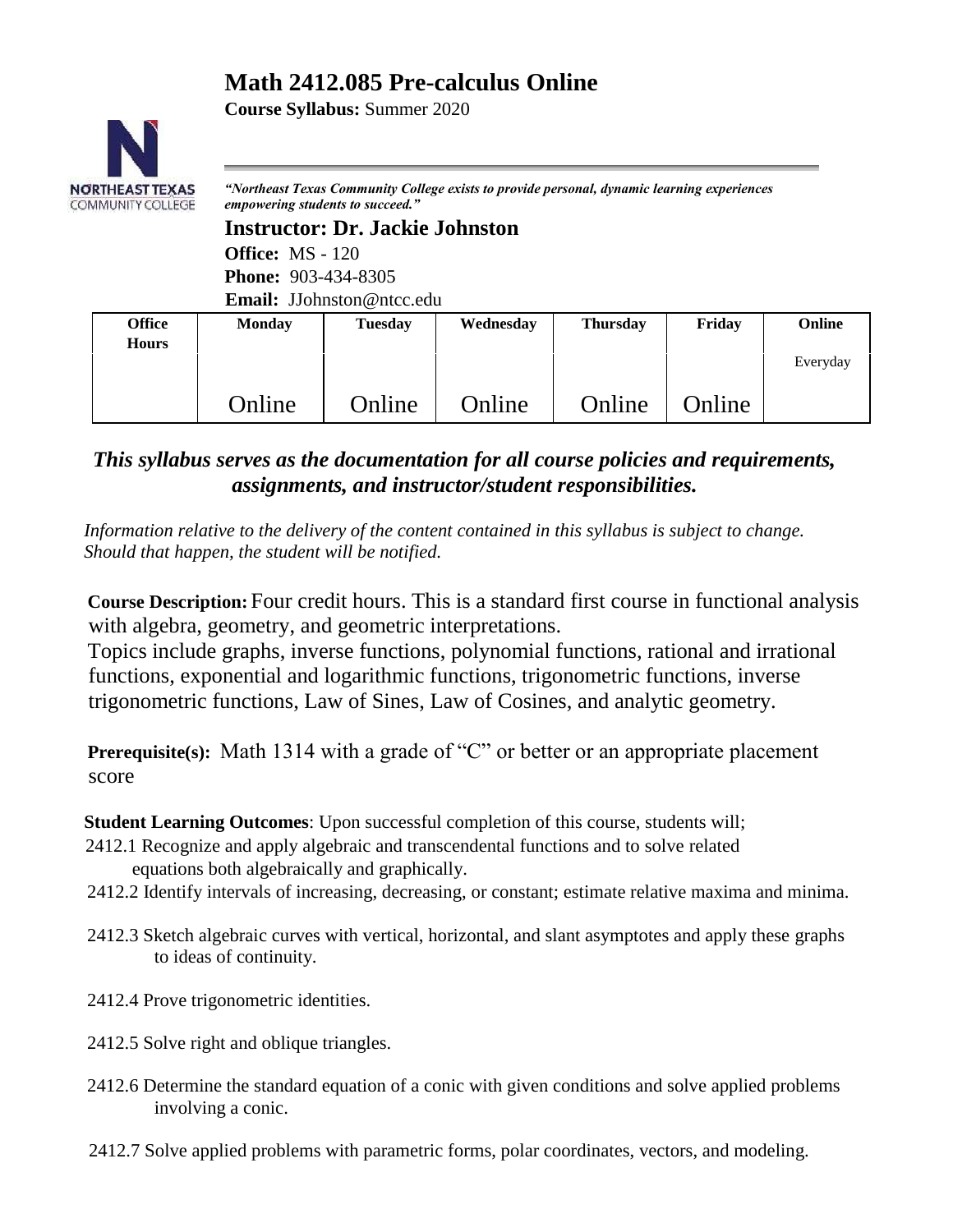#### **Core Curriculum Purpose and Objectives:**

Through the core curriculum, students will gain a foundation of knowledge of human cultures and the physical and natural world; develop principles of personal and social responsibility for living in a diverse world; and advance intellectual and practical skills that are essential for all learning. Courses in the foundation area of mathematics focus on quantitative literacy in logic, patterns, and relationships. In addition, these courses involve the understanding of key mathematical concepts and the application of appropriate quantitative tools to everyday experience.

#### **College Student Learning Outcomes:**

#### Critical Thinking Skills

 CT.1 Students will demonstrate the ability to 1) analyze complex issues, 2) synthesize information, and 3) evaluate the logic, validity, and relevance of data.

#### Communication Skills

CS.1 Students will effectively develop, interpret, and express ideas through written communication.

#### Empirical and Quantitative Skills

EQS.1Students will manipulate numerical data or observable facts by organizing and converting relevant information into mathematical or empirical form

EQS.2Students will analyze numerical data or observable facts by processing information with correct calculations, explicit notations, and appropriate technology.

EQS.3Students will draw informed conclusions from numerical data or observable facts that are accurate, complete, and relevant to the investigation.

#### **Evaluation/Grading Policy**:

A series of online Blackboard engagement opportunities including discussion forums and online homework (Lumen OHM) will be worth 40% of your final grade. A Midterm and Final Exam will contribute to 60% of the final grade, **both the Midterm and Final Exams MUST be proctored**. Students are required to have access to a computer with high-speed internet, a microphone, a webcam, and appropriate system rights to download and install the necessary software. Please note, the college does not provide this equipment. RP Now charges a \$19 fee per exam. The fee is paid using a credit card to RP Now prior to each exam. Homework via Lumen OHM graded when submitted. Discussion forums are graded within 72 hours after the due date. The Midterm and Final Exams are graded when submitted except for completion and/or show your work problems, these will be grade within 72 hours after the due date. A grading rubric for discussion forums is available in the Appendix at the end of the syllabus.

| Midterm Exam        | 30%  |                                   | "A" $90-100\%$  |
|---------------------|------|-----------------------------------|-----------------|
| Homework/Engagement | 40%  | ${}^{\epsilon}$ $R$ <sup>22</sup> | $80 - 89\%$     |
| Final Exam          | 30%  |                                   | "C" $70 - 79$ % |
| Total:              | 100% | $\mathcal{L}$                     | $60 - 69\%$     |
|                     |      | $\mathbf{``F''}$                  | Below 60 $%$    |

Make-up exams will not be given unless the student has coordinated with the instructor prior to the exam. Late work for whatever reason will incur a penalty unless otherwise indicated by the instructor.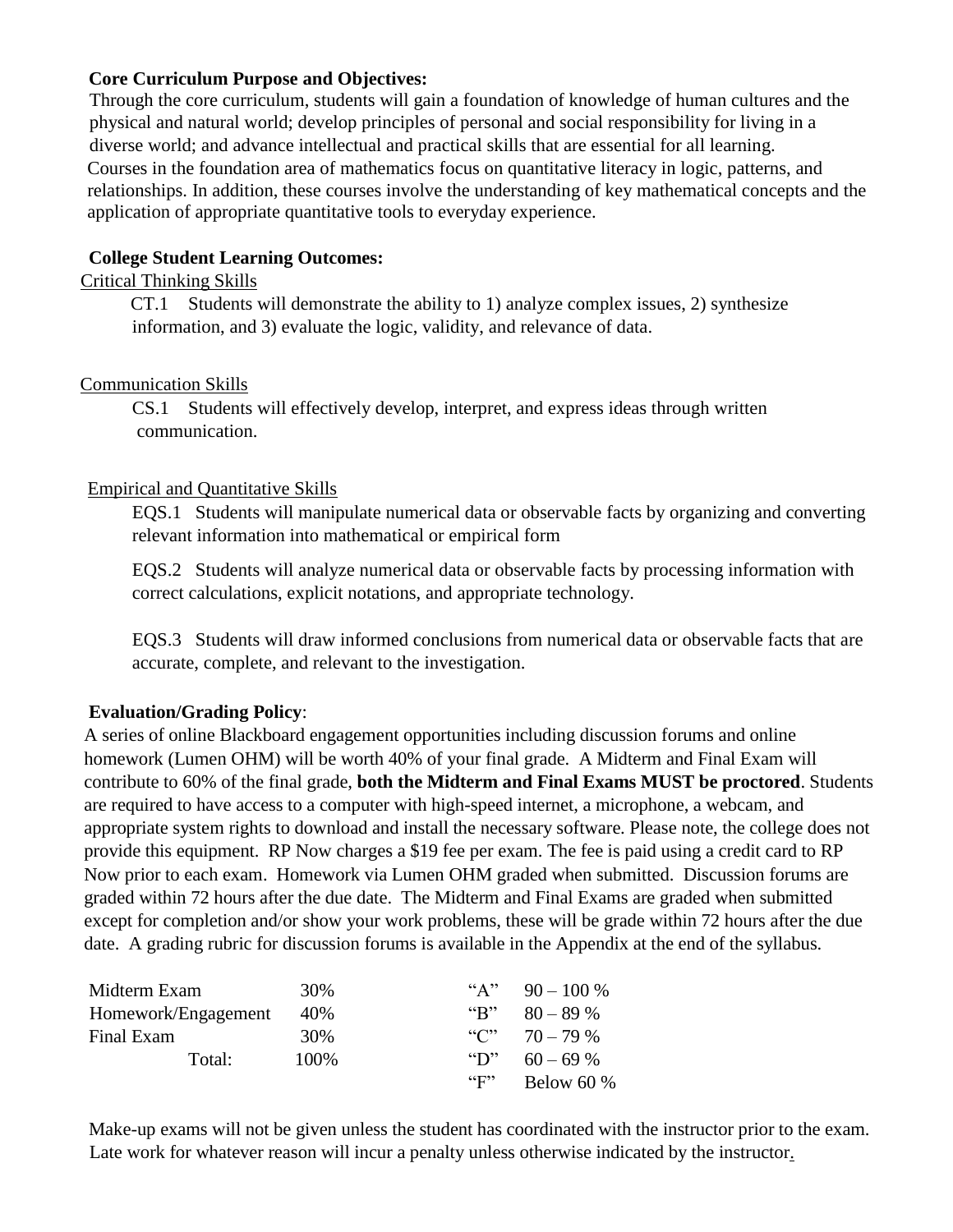**Required Instructional Materials:** Inclusive Access Course: A discounted textbook fee is added to your student account to cover the cost of the required access code. You will access your Access Code through blackboard on the first-class day. Inclusive Access Content: 978-1-64087-078-9. You have access to a free digital textbook on openstax.org. If you would like a printed textbook these are available for purchase.

**Publisher:** Lumen **ISBN Number:** 978-1-64087-078-9

**Optional Instructional Materials:** Print Textbook Precalculus by OpenStax Hardcover: ISBN-10: 1-938168-34-8 ISBN-13: 978-1-938168-34-5 Paperback: ISBN-13: 978-1-50669-812-0

## **Minimum Technology Requirements:**

Graphing Calculator is required. TI-83/84 is preferred. A free online TI-83 will be available in Blackboard for PCs.

Below are some technical requirements for using Blackboard that will help your experience in this course.

You will see the NTCC Tech Support email address and phone number below. Please contact them if you run into any technical problems during the semester. Please let your instructor know you are having difficulties as well.

If you need further NTCC technical support services, please contact Austin Baker or Mary Lou Pemberton at: abaker@ntcc.edu or 903-434-8279 mpemberton@ntcc.edu or 903-434-8270

Blackboard will work on both a Mac and a PC. (Chrome Books are known to have issues with Blackboard.) It is best to access Blackboard through Fire-Fox or Chrome as your web browser. If you have trouble with any of the activities working properly, you might change your web browser as your first solution. The Default Browser in Windows 10 is Edge. This browser does not do well with Blackboard! If you will go to Windows Accessories you will find Internet Explorer still on your computer but is not your default browser. If you have any difficulties navigating with Edge, close it and go to Internet Explorer.

You can download Blackboard Student for your smart phone from the Play store or the App store.

More information is available for Technology Requirements and Support under the [Student Resources –](https://blackboard.ntcc.edu/webapps/portal/execute/tabs/tabAction?tabId=_14_1&tab_tab_group_id=_15_1) [Technical Support Tab in Blackboard.](https://blackboard.ntcc.edu/webapps/portal/execute/tabs/tabAction?tabId=_14_1&tab_tab_group_id=_15_1)

## **Required Computer Literacy Skills**:

As an online student you will have a much different "classroom" experience than a traditional student. To ensure that you are fully prepared for your online courses, following is a list of expectations and requirements: Students in a hybrid and/or on-line program should be comfortable with and possess the following skill sets:

- 1. Self-discipline
- 2. Problem solving skills
- 3. Critical thinking skills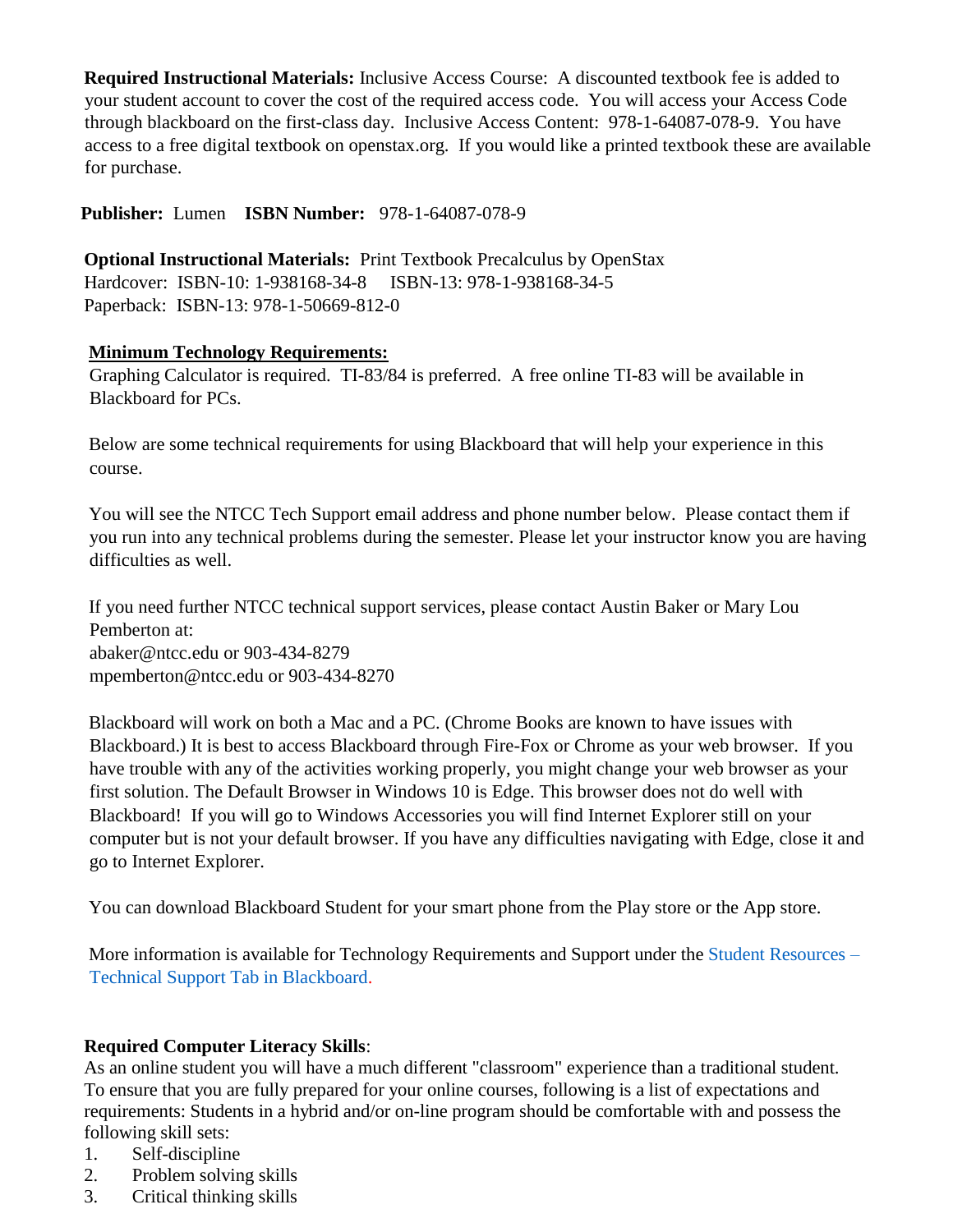4. Enjoy communication in the written word

As part of your online experience, you can expect to utilize a variety of technology mediums as part of your curriculum:

- 1. Communicate via email including sending attachments
- 2. Navigate the World Wide Web using a Web browser such as Internet Explorer
- 3. Use office applications such as Microsoft Office (or similar) to create documents
- 4. Be willing to learn how to communicate using a discussion board and upload assignments to a classroom Web site
- 5. Be comfortable uploading and downloading saved files
- 6. Have easy access to the Internet
- 7. Navigate Blackboard, including using the email component within Blackboard. Instructions and tutorials for this are provided in your course.

For more information or technical assistance on using the Learning Management System, please refer to the Home Page, Orientation Module, in the important technical requirement, information and support folder in Blackboard.

#### **Course Structure and Overview:**

This is a ten-week online course where students are required to access graded activities on the Blackboard Learning Management System. A typical class involves general participation by all members in discussions regarding mathematical principles and procedures being studied. Students are required to complete online homework and discussion forums. It is particularly important students keep up with course materials and assignments since this is a very fast-paced course. Students are expected to watch instructional videos, read course textbook, and complete online assignments located in the Learning Management System, Blackboard by due dates.

#### **Communications:**

Emails will be responded to with 24 hours. If you do not receive a response within 24 hours, then the email was not received. Posts in the Discussion Forum "Questions, Comments, and/or Concerns?" will be monitored by the instructor. Responses by the instructor will be within 72 hours of post. Students are expected to abide by Netiquette rules when communicating online. See this link for details: [Netiquette](https://netxcc-my.sharepoint.com/personal/jjohnston_ntcc_edu/Documents/NTCC/Quality%20Matters%20Info/Math1324/Netiquette.docx)  [Rules.](https://netxcc-my.sharepoint.com/personal/jjohnston_ntcc_edu/Documents/NTCC/Quality%20Matters%20Info/Math1324/Netiquette.docx)

The college's official means of communication is via your campus email address. I will use your campus email address and Blackboard to communicate with you outside of class. Make sure you keep your campus email cleaned out and below the limit so you can receive important messages.

## **Institutional/Course Policy:**

 No late work will be accepted without prior approval by the instructor. Students are always expected to be respectful toward classmates and professor! Review Student Conduct in the Student Handbook. It is the student's responsibility to check Blackboard for important information/announcements regarding the course. Students should be working on course material via Blackboard every week. Do not wait until the last minute to complete and submit assignments in case of technology issues.

## **NTCC Academic Honesty/Ethics Statement:**

NTCC upholds the highest standards of academic integrity. The college expects all students to engage in their academic pursuits in an honest manner that is beyond reproach using their intellect and resources designated as allowable by the course instructor. Students are responsible for addressing questions about allowable resources with the course instructor. Academic dishonesty such as cheating, plagiarism, and collusion is unacceptable and may result in disciplinary action.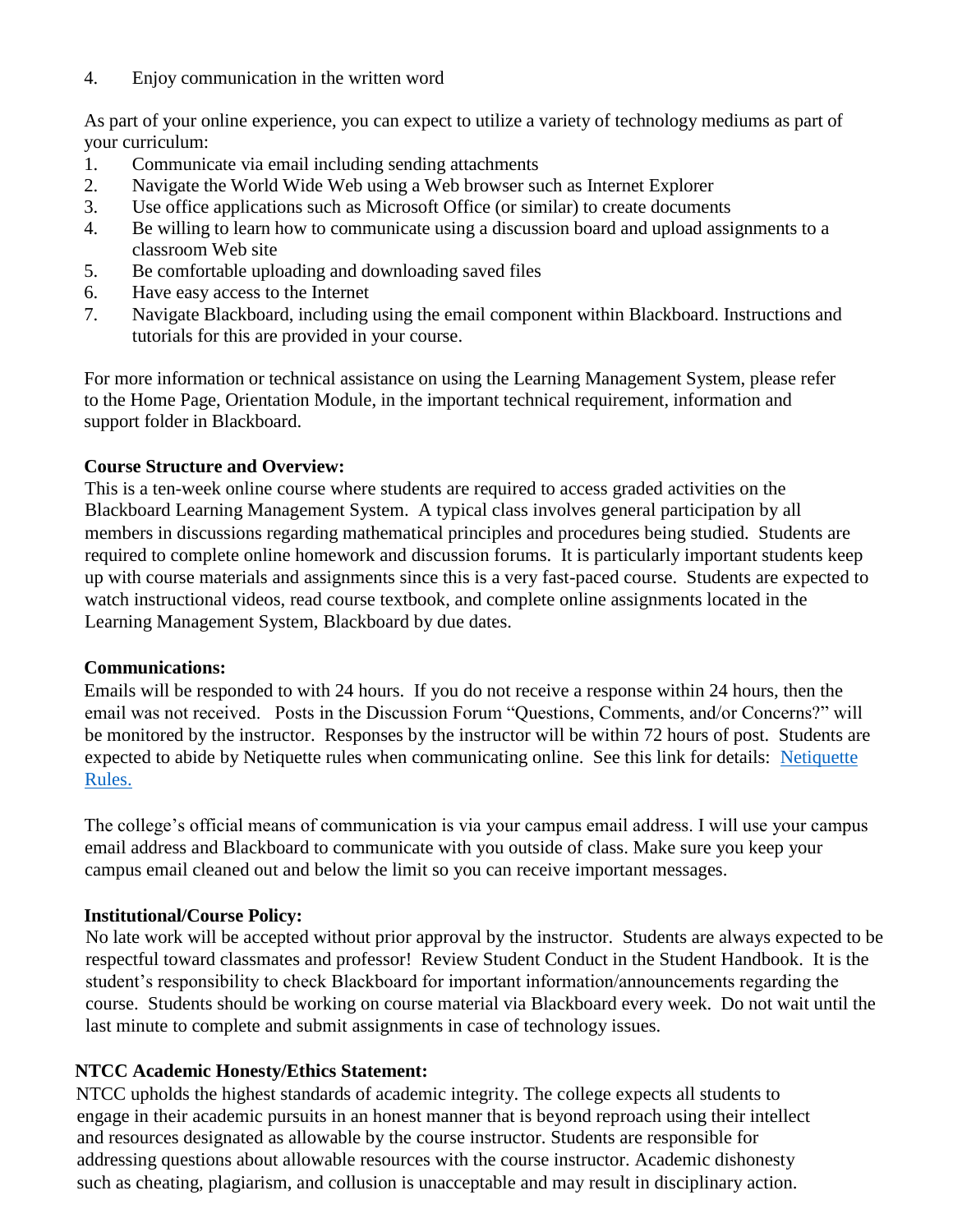This course will follow the NTCC Academic Honesty and Academic Ethics policies stated in the Student Handbook. Refer to the student handbook for more information on these subjects.

#### **ADA Statement:**

It is the policy of NTCC to provide reasonable accommodations for qualified individuals who are students with disabilities. This College will adhere to all applicable federal, state, and local laws, regulations, and guidelines with respect to providing reasonable accommodations as required to afford equal educational opportunity. It is the student's responsibility to request accommodations. An appointment can be made with the Academic Advisor/Coordinator of Special Populations located in Student Services and can be reached at 903-434-8264. For more information and to obtain a copy of the Request for Accommodations, please refer to the special populations page on the NTCC websit[e.](http://www.ntcc.edu/index.php?module=Pagesetter&func=viewpub&tid=111&pid=1)

#### **Family Educational Rights and Privacy Act (FERPA)**:

The Family Educational Rights and Privacy Act (FERPA) is a federal law that protects the privacy of student education records. The law applies to all schools that receive funds under an applicable program of the U.S. Department of Education. FERPA gives parents certain rights with respect to their children's educational records. These rights transfer to the student when he or she attends a school beyond the high school level. Students to whom the rights have transferred are considered "eligible students." In essence, a parent has no legal right to obtain information concerning the child's college records without the written consent of the student. In compliance with FERPA, information classified as "directory information" may be released to the general public without the written consent of the student unless the student makes a request in writing. Directory information is defined as: the student's name, permanent address and/or local address, telephone listing, dates of attendance, most recent previous education institution attended, other information including major, field of study, degrees, awards received, and participation in officially recognized activities/sports.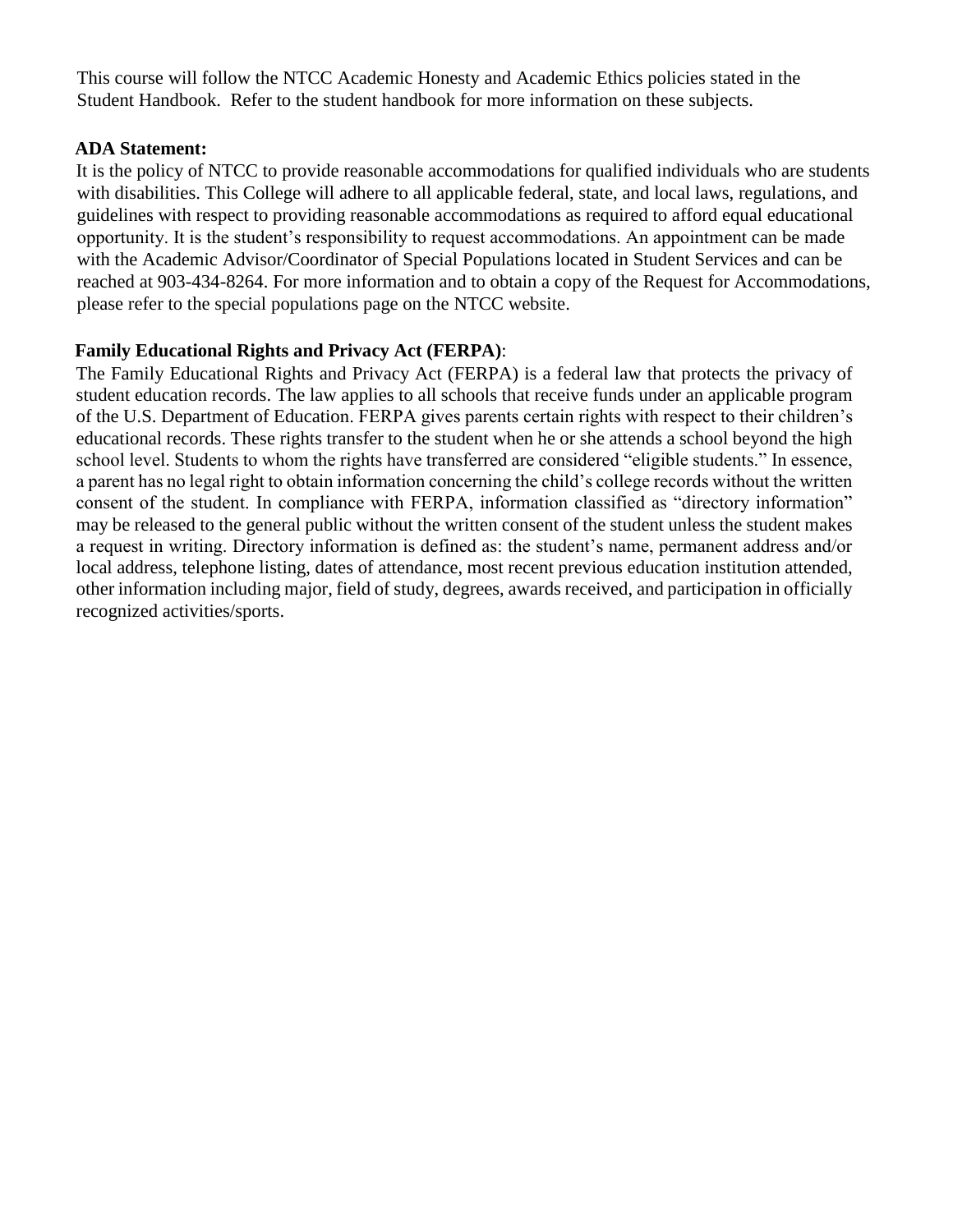|                       | Summer 2020 Schedule                                                                     |                  |  |  |  |
|-----------------------|------------------------------------------------------------------------------------------|------------------|--|--|--|
| (subject to change)   |                                                                                          |                  |  |  |  |
| Weeks                 |                                                                                          | <b>Due Dates</b> |  |  |  |
| Week 1: $6/8 - 6/14$  | Module 1: Introduction to Functions                                                      |                  |  |  |  |
|                       | Complete the Syllabus Acknowledgement<br>Agreement                                       | 6/14/20          |  |  |  |
|                       | Review textbook section material.                                                        | 6/14/20          |  |  |  |
|                       | Work on assigned online HW problems.                                                     | 7/12/20          |  |  |  |
|                       | Complete DF #1: Introductions                                                            | 7/12/20          |  |  |  |
| Week 2: 6/15 - 6/21   | Module 2: Linear Functions                                                               |                  |  |  |  |
|                       | Review textbook section material.                                                        | 6/21/20          |  |  |  |
|                       | Work on assigned online HW problems.                                                     | 7/12/20          |  |  |  |
| Week 3: $6/22 - 6/28$ | Module 3: Polynomial and Rational Functions                                              |                  |  |  |  |
|                       | Review textbook section material.                                                        | 6/28/20          |  |  |  |
|                       | Work on assigned online HW problems & DF<br>#2: Midterm Discussion                       | 7/12/20          |  |  |  |
| Week 4: $6/29 - 7/5$  | Module 4: Exponential and Logarithmic<br>Functions                                       |                  |  |  |  |
|                       | Review textbook section material.                                                        | 7/5/20           |  |  |  |
|                       | Work on assigned online HW problems $&DF$<br>#2: Midterm Discussion.                     | 7/12/20          |  |  |  |
|                       | Complete DF #2: Midterm Discussion                                                       | 7/12/20          |  |  |  |
| Week 5: $7/6 - 7/12$  | Midterm Exam Due<br>Complete DF #2: Midterm Discussion                                   | 7/12/20          |  |  |  |
|                       | Midterm exam will be available 7/3 through<br>midnight 7/12. Covers Modules 1 through 4. |                  |  |  |  |
| Week 6: $7/13 - 7/19$ | Modules 5 & 6: Trigonometric & Periodic<br>Functions                                     |                  |  |  |  |
|                       | Review textbook section material.                                                        | 7/19/20          |  |  |  |
|                       | Work on assigned online HW problems.                                                     | 8/12/20          |  |  |  |
| Week 7: $7/20 - 7/26$ | Module 7                                                                                 |                  |  |  |  |
|                       | Review textbook section material.                                                        | 7/26/20          |  |  |  |
|                       | Work on assigned online HW problems.                                                     | 8/12/20          |  |  |  |
| Week 8: $7/27 - 8/2$  | Module 8                                                                                 |                  |  |  |  |
|                       | Review textbook section material.                                                        | 8/2/20           |  |  |  |